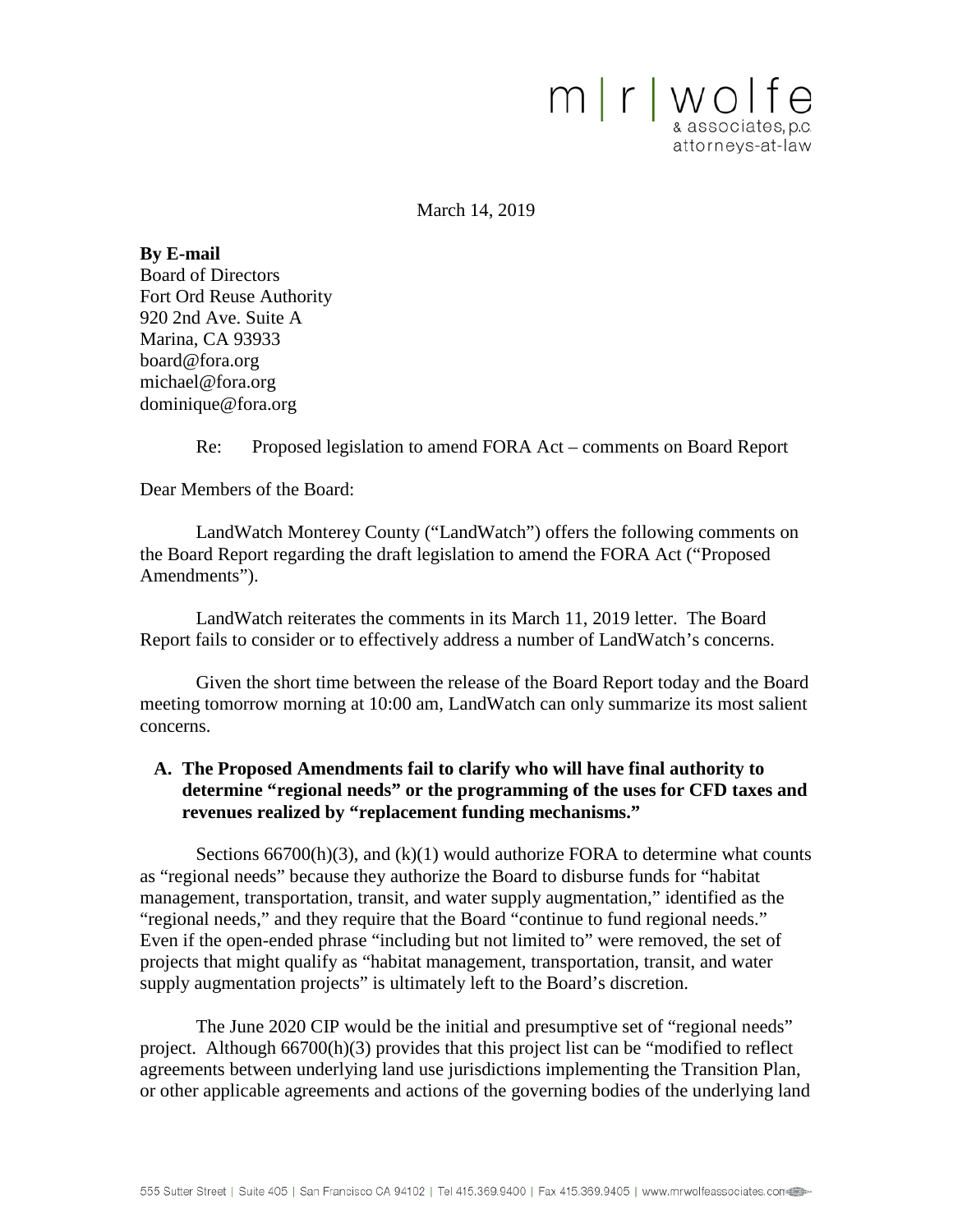March 14, 2019 Page 2

use jurisdictions." Unless there is unanimous agreement among all land use jurisdictions, the Proposed Amendments provide no mechanism other than the FORA CFD Board's dictate to resolve disagreements as to what "regional needs" projects should be funded, much less the priority and timing of those projects. It is highly unlikely that the land use jurisdictions will reach unanimous agreement to follow the 2020 CIP or unanimous agreement as to changes that should be made to it. Thus, the FORA CFD Board will be in control.

If a land use agency determines that its lands are no longer subject to the Reuse Plan under section  $6700(i)(1)$ , the FORA CFD Board would still have the authority to compel that agency to fund regional needs. Again, it is presumably the FORA CFD Board that would have the authority to determine how the land use jurisdiction's departure from the Reuse Plan would affect the set of infrastructure projects required to meet "regional needs" and what level of continued funding would be required from that agency.

Assuming all of the land use jurisdictions agreed on the "regional needs" projects and their priority, or are willing to defer to the FORA CFD Board indefinitely on this matter, the land use agencies would also be required to defer to the FORA CFD Board's determination of their "pro rata" shares under section 66700(k)(2). The Board Report proposes to clarify the pro rata share determination problem by adding a new provision:

The pro rata basis shall be determined by the provisions of the Transition Plan and implementing agreements and by the regional entities to address any shortfalls in revenue generation for the following regional needs: habitat management, transportation, transit, and water supply augmentation projects. The Board may not withhold satisfaction/approval if all of the regional entities and Transition Plan and implementing elements are met.

This passive voice construction obscures the issue of what agency would have the authority to make the determination of the pro rata basis. Absent some other mechanism, that agency would be the FORA CFD Board. This new language provides no standards or guidance to determine whether there is a "shortfall," when it would occur, how big it is, and how to allocate that shortfall among the land use jurisdictions. Not only are the terms "regional entities" and "implementing elements" obscure and undefined, the proposed language does not explain what it means to say that "all of the regional entities and Transition Plan and implementing elements are met."

In sum, the FORA CFD Board would continue to determine what infrastructure must be funded and when, and it would still compel land use jurisdictions to fund it. The Board Report's claim that FORA would not be authorized "to promulgate any new programs or projects" ignores the facts that the FORA Board CFD would have plenary authority to (1) decide what regional needs projects would be funded; (2) collect and disburse the funding; (3) authorize any changes from the 2020 CIP; and (4) compel land use jurisdictions to pay a pro rata share of the "regional needs" projects.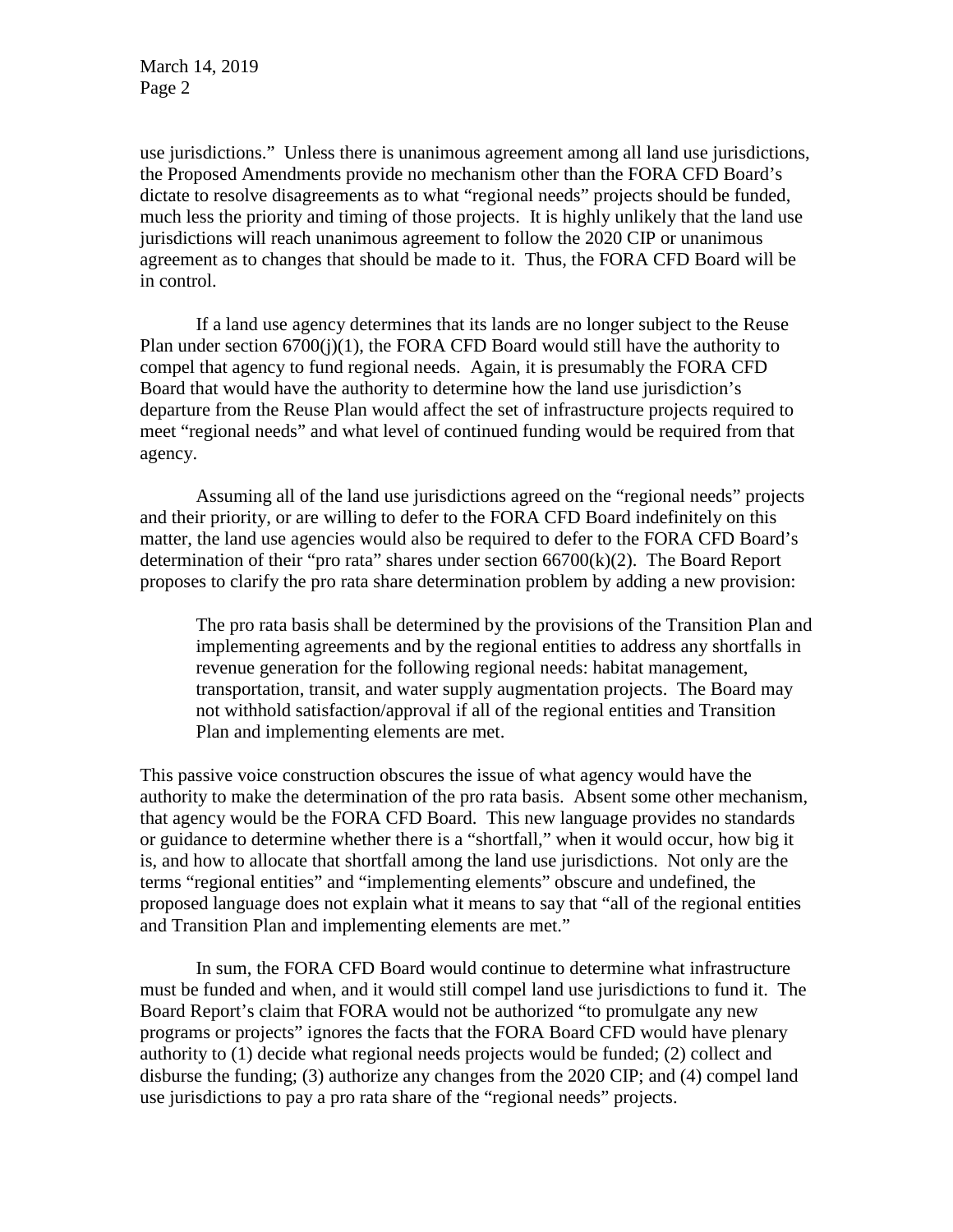March 14, 2019 Page 3

These provisions indefinitely perpetuate FORA's control over regional infrastructure needs, and they are inconsistent with the mandate to sunset FORA and the autonomy of the land use jurisdictions.

## **B. The Proposed Amendments do not clarify what elements of the Base Reuse Plan will "continue to be applicable" or how applicability would be enforced.**

The Proposed Amendments provide that the Reuse Plan "shall continue to be applicable" unless a land use jurisdiction determines it is no longer applicable to a land use. (Proposed Amendments,  $\S 67700(j)(1)$ .) As LandWatch objected, this language does not clarify what particular mandates of the Reuse Plan would remain "applicable," including

- specific land use designations;
- land use intensities;
- specific regional infrastructure plans;
- development allocations to each land use jurisdiction in terms of total units;
- specific policies intended to regulate development at the project level;
- specific policies intended to be implemented at the program or plan level such as jobs/housing balances.

Nor is it clear who would have authority to enforce the continued applicability of the Reuse Plan. The Board Report ignores this issue.

However, as the Board Report acknowledges, the currently mandated consistency determinations will no longer take place. Thus, no affected landowner, member of the public, or land use jurisdiction would have any remedy for failure to comply with the Reuse Plan.

The proposed Amendments should be modified to identify each specific provision of the current Base Reuse Plan that would continue to apply, as it does in section  $667700(i)(2)$  for affordable housing and prevailing wage. It should also specify which provisions a land use jurisdiction can change in the future and what action it would need to make that change (e.g., amend its General Plan).

## **C. The Proposed Amendments would perpetuate FORA until the final building permit is pulled for any approved project that has an obligations to pay the CFD tax or to contribute to a "replacement funding mechanism."**

As LandWatch objected on March 11, 2019, the Proposed Amendments would ensure that FORA would continue indefinitely because FORA could only be dissolved when "all CFD revenues have been collected from entitled development" and when "substitute funding mechanisms have been implemented." (Proposed Amendments, §  $67700(1)(1)(A)$ .) Since an entitled development only pays the CFD tax when it finally